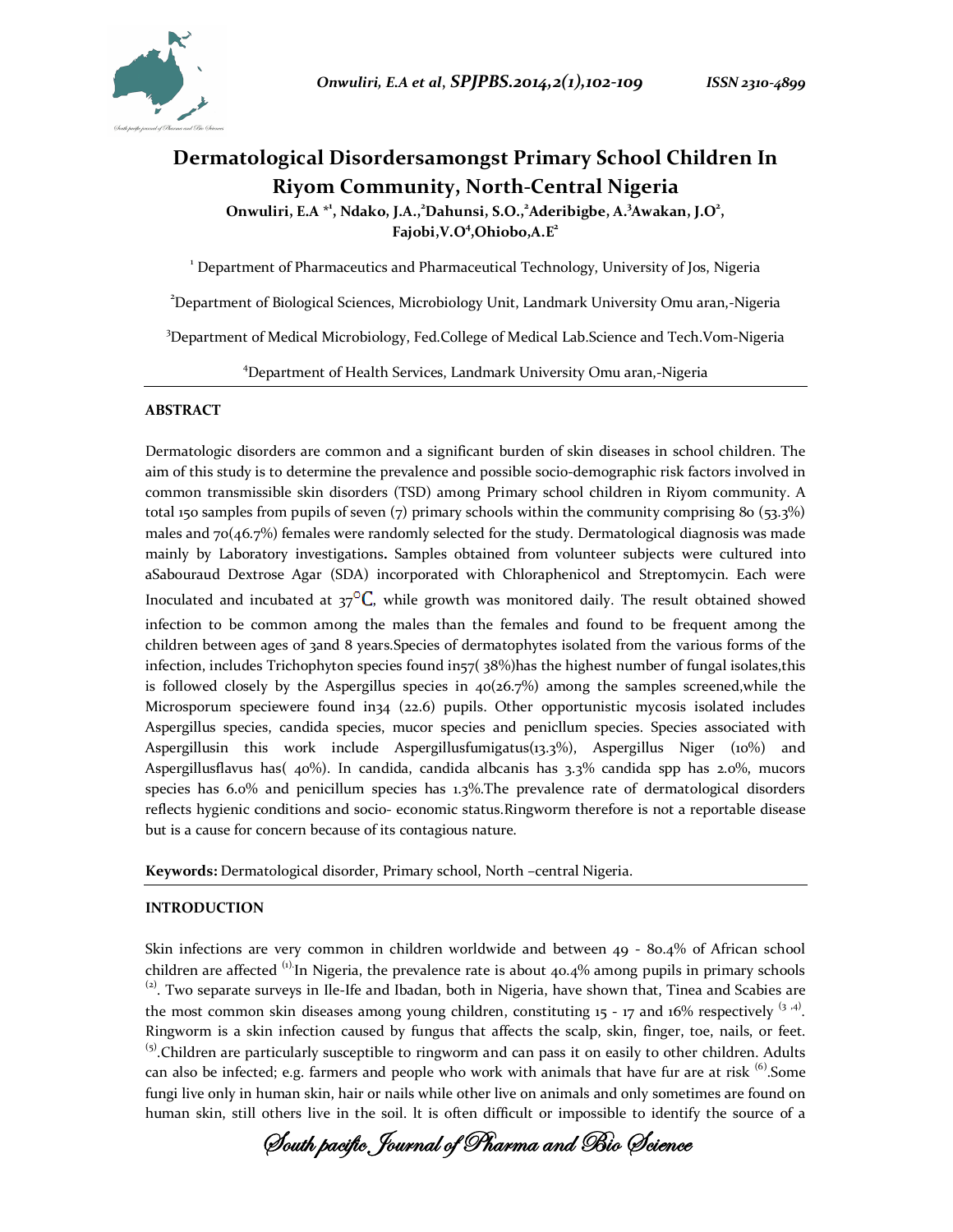

particular fungal infection. Heat and moisture helps fungi to grow and thrive, which makes them more commonly found in skin folds such as those which grow between the toes. It is as a result of this, that they are mostly acquired from showers locker rooms and swimming pools  $\overline{z}$ .

Fungi that grow on the skin are called dermatophytes. In man dermatophhytescauses dermatomycoses <sup>(8).</sup> These dermatophytesare Keratinophilic fungi and utilization of keratin as their sole source of nitrogen is the basis of their roles in nature and disease  $^{(9)}$ . In relation with the study carried out, the skin is a favored location of the development of fungal parasites, most of which requires aerobic environment, tolerate dry conditions and have limited nutritional requirements that they can satisfy by utilizing keratin and other available materials  $\binom{10}{1}$ . Justifying why dermatophytes grow only within keratin layers Kennth (11) asserts that there are serum fungi inhibitory factors that enters the extra vascular space and protects living tissue against deep penetration of fungal elements<sup> $(i2)$ </sup>.

When the skin is infected the fungi spreads in the dead keratinized layer inform of branching hyphae with occasional arthrospores, the inflammatory reaction from living tissue below may be very mild and only a little dry scaling or hyperkeratosis is seen. More commonly there is irritation; erythema, oedema and some vesiculation especially at the spreading edge and this irregular pink periphery give rise to the name Ring worm. Animal strain of dermatophyte, secondary infection or vigorous treatment may give rise to an exaggerated reaction with weeping vesicles, pustules and ulceration. Clinically characteristic appearances may be associated with particular species e.gTinealimbricata with Tineaconcentrium. The species that commonly attack the skin are Trichphytonspp, Epidermophyton. floccosum (groin and feet) and Microsporumcanis<sup>(13)</sup>

The gross appearance of the lesion is that of an outer ring of an active progressing infection with central healing with the ring  $(14)$ . Superficial mycoses have historically been called Ringworm because the classical lesions of tinea tend to assume a circular form  $(15)$ . Gugnani  $(16)$  stated that throughout the world, a good number of people are affected by fungi that invade and destroy our skin, hair and that the situation is more alarming in tropical countries like Nigeria, as warm and humid climate crowded living and poor sanitary conditions promote the spread of such infections, therefore mycoses has not yet be given rightful place in Nigeria. The aim of this study was to ascertain the incidence, prevalence, causative organisms, and source of infection as well as probable methods of transmission of the infection among the primary school children in Riyom community.

#### **MATERIAL AND METHOD**

#### **Study area**

Riyom Community at Riyom Local Government area of Plateau State was selected for the study.

#### **Study population**

Seven (7) primary schools within the community wereenrolled for the study.

#### **Sample size**

A total of 150 samples from pupils with lesions suggestive of tinea sp.in our study locations were collected to the laboratory for identification and analysis.

**South pacific Journal of Pharma and Bio Science**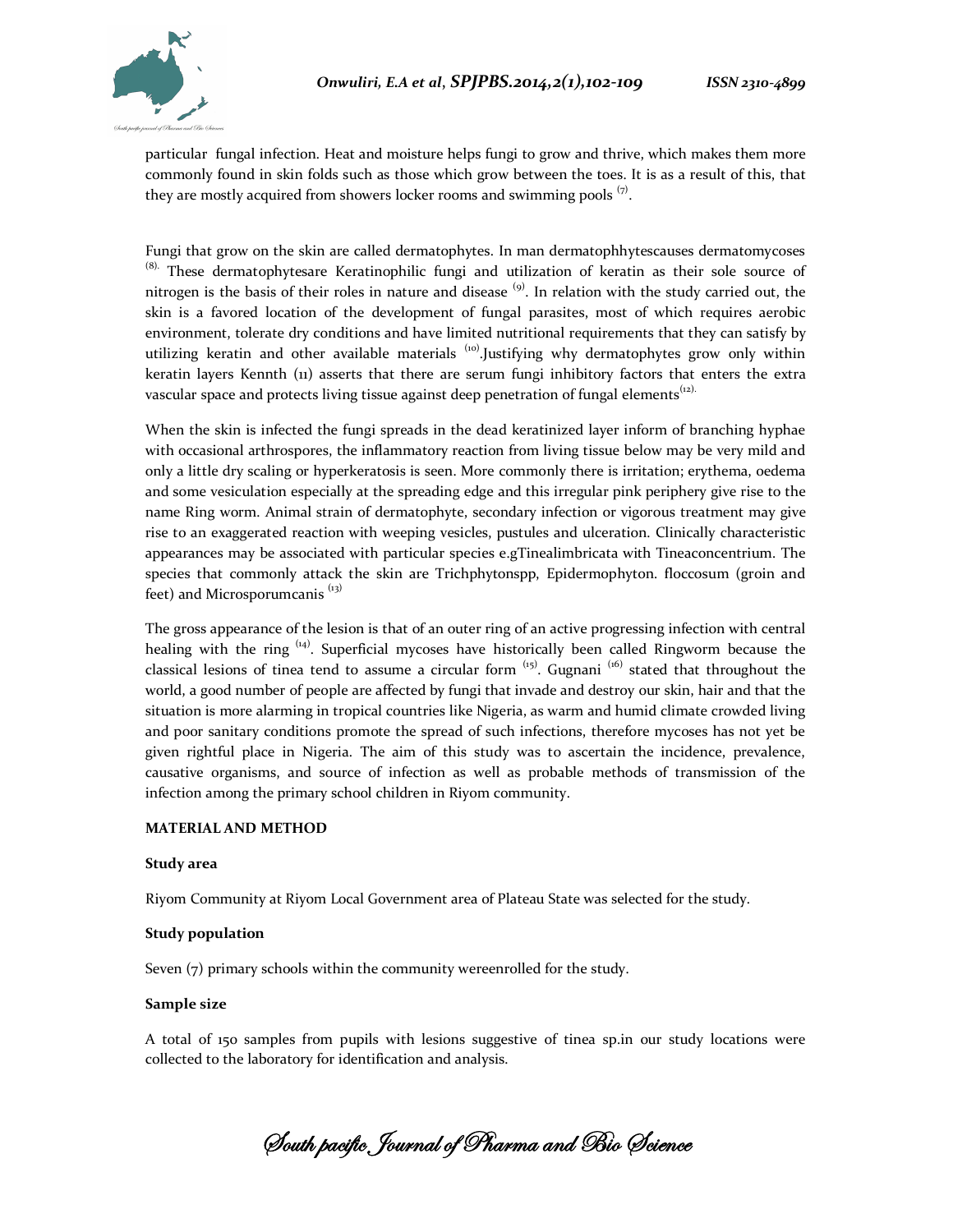

#### **Ethical clearance/Consent**

Ethical clearance was obtained from relevant authorities after due consent from the parents of volunteer subjects. The pupils were also given proper enlightenment on the disease, while each pupil's head scalp, hands, legs and other parts of the skin were thoroughly examined for evidence of scaling, crusting, follicular inflammation and possible hair loss and erythematous, scaly plaque that rapidly worsen. In each clinically diagnosed case a detailed history was recorded. Information was noted on the disease duration, socioeconomic status and the level of crowding at home. Data confidentiality and subject's privacy were maintained throughout the study.

#### **SAMPLE COLLECTION**

Sample Collection and Methods: In all suspected cases of T. capitisand T. corporis, the diseased areas of the skin or head were thoroughly cleaned with alcohol and hairs and scales were collected for mycological examination using the most appropriate technique used by Fatiniet al (17).The scrapings were handled separately and no individual scraping was allowed to mix up with the other. The scrapings and the pieces of hair were plated out separately on sabourand agar. Media with antibacterial antibiotics greatly facilitate the isolation of fungi from non-sterile specimens. The resultant culture plates were incubated at  $27^{\circ}$ C for 4 weeks and then examined for the presence of dermatophytes. Subculture was made on SDA for further identification after the growth of the dermatophytes was established. Both net and slide culture techniques were carried out as described by Omar (18). Extreme care was taken by wearing of hand gloves so as to prevent direct contact with the specimens.

#### **Sample transportation**

The samples collected were sealed in an envelope and was further transferred into a black cellophane bag and transported to the mycology laboratory for investigation.

#### **Medium**

Sabrouraud Dextrose Agar (SDA) containing 0.5mg/ml of chloramphenicol and 40μg/ml of streptomycin to inhibit the growth of bacteria (19) was used as the culture medium.

#### **Direct microscopic examination (Wet-preparation)**

The skin scrapings were placed in 2 drops of 10% on a KOH a clean glass slide, and teased using a sterile razor blade. The slide was warm gently over the flame of a Bunsen burner, in order to soften and clear the epithelium. A cover slip was applied and the glass slide was gently warmed again, to clear the specimen, making it transparent. It was allowed to stand for 15-20 minutes before examination. The preparation was examined microscopically with x10 and x40 objective with the condenser iris diaphragm sufficiently closed to give good contrast and observed for branching hyphae and chains of arthrospores.

#### **Inoculation**

The scrapings were inoculated on SDA containing antibiotics(chloraphenicol and streptomycin). Each sample was inoculated and incubated at room temperature for four weeks which was examined daily for fungal growth. The plates were sealed with masking tape to avoid dehydration and minimize contamination. Identification was done based on the rate of growth or growth characteristic and morphology of the fungi.

**South pacific Journal of Pharma and Bio Science**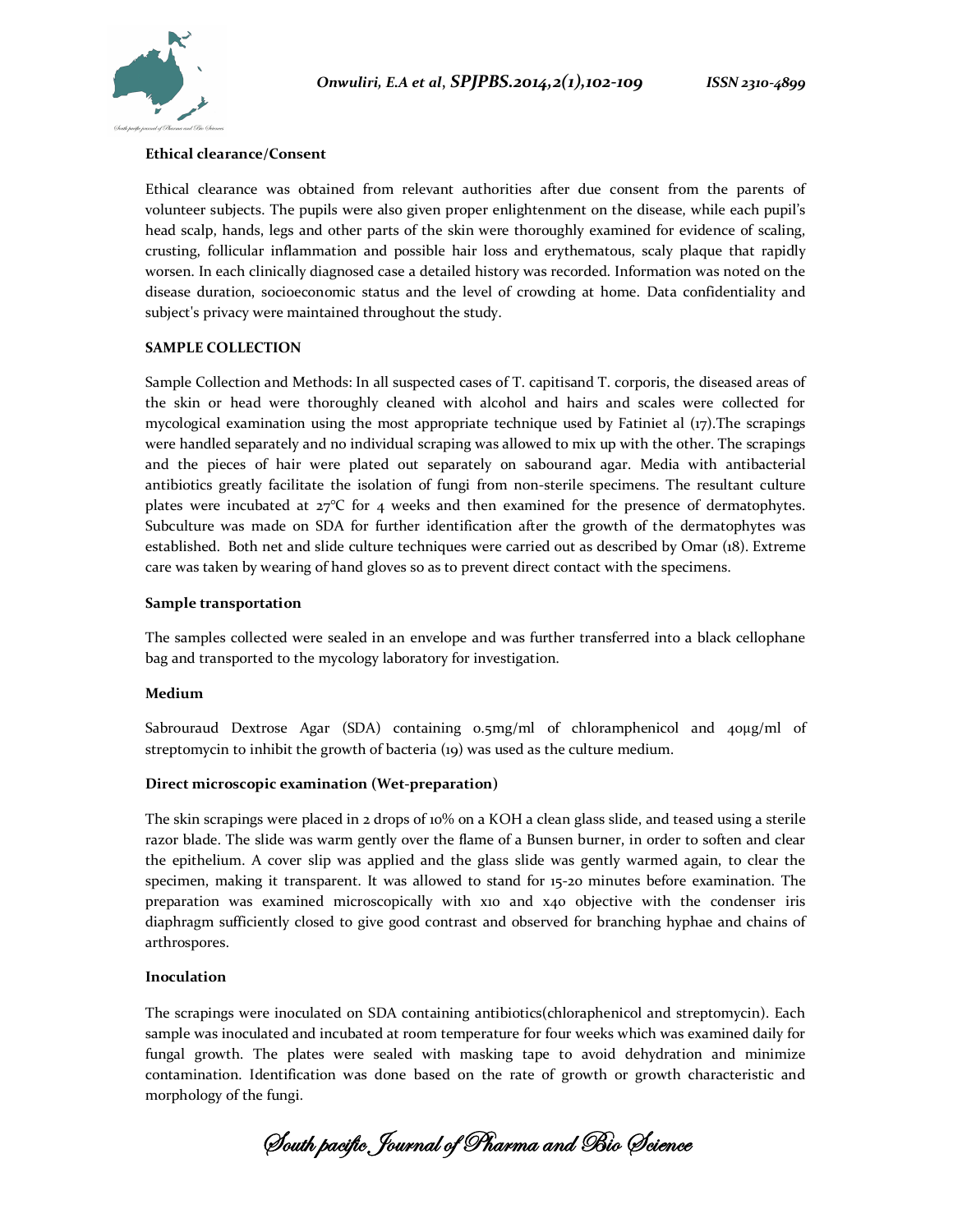

#### **Macroscopy**

The rate of growth, colonial morphology, colour and presence of pigmentation in the medium were recorded. Other features observed include surface texture (Raised, folded, flat cotton, velvety) and colour on the surface and reverse of the plate.

## **Microscopy (Lactophenol cotton Blue)**

A drop of lacto phenol cotton blue was placed on a clean grease free slide which was added a fragment of the culture was placed on a clean grease free slide. A fragment of the culture was gently teased in the reagent with needles. When it was satisfactory spread, a cover slip was applied, pressed gently and avoiding air bubbles. Any excess stain around the cover slip was removed with the edge of a piece of blotting paper. The stain was allowed to penetrate for 5 minutes. The preparation was examined with x 10 and x 40 objectives. Microconidia, macroconidia, chlamydospores and hypae appearing as spiral pectinate or reflexive were sought for and features seen were compared with atlas.

## **Grams staining**

All creamy to white tan pasty colours with characteristic mucoid were stained by Gram's method and examined microscopically under x 100 objective. Observation of Gram positive oval elongated or broad shaped budding cells with or without pseudohyphae were considered as yeast – like organism.

#### **Germ tube test**

A single colony was tightly touched with sterile with wire loop. Excess inoculation was removed and the yeast cells were emulsified in 0.5ml of serum in a small test tube with a loose cotton wool plug. The tubes were incubated at 37℃ for 3minutes to 3hrs. A drop of each serum – yeast culture was transferred to a clean grease free slide using a Pasteur pipette and covered with a cover slip; the preparation was examined with x 10 and x 40 objective. A known candida albican was used as positive controls were inoculated and they had tube – like out growths examination. The preparation was examined microscopically with x10 and x40 objectives with the condenser Iris diaphragm closed sufficiently to give good contrast. Branding hyphae and chains of arthropores were seen.

## **Biochemical techniques**

#### **Fermentation test**

Alcohol fermentation is a process by which a carbohydrate is fermented by yeast to produce ethanol and carbon dioxide by production of gas (20).Yeast suspension was made in a sterile normal saline, and 0.2ml of the suspension was added to each carbohydrate medium to be tested (Dextrose, Lactose, Maltose, Sucrose and Galactose). It was incubated at  $37^{\circ}$ c for 48 hours and was observed for acid and gas production (20).

## **RESULT**

150 pupils consisting of 80 males and 70 females had superficial skin infections that were suspected to be Tineacorporis. Table I below gives the type of dermatophytes isolated from the skin scrapping collected aseptically in which trichophyton species had the highest number, 58(38%) of species, however, the least in number was penicillium species.  $2 \left(1.3\% \right)$ 

**South pacific Journal of Pharma and Bio Science**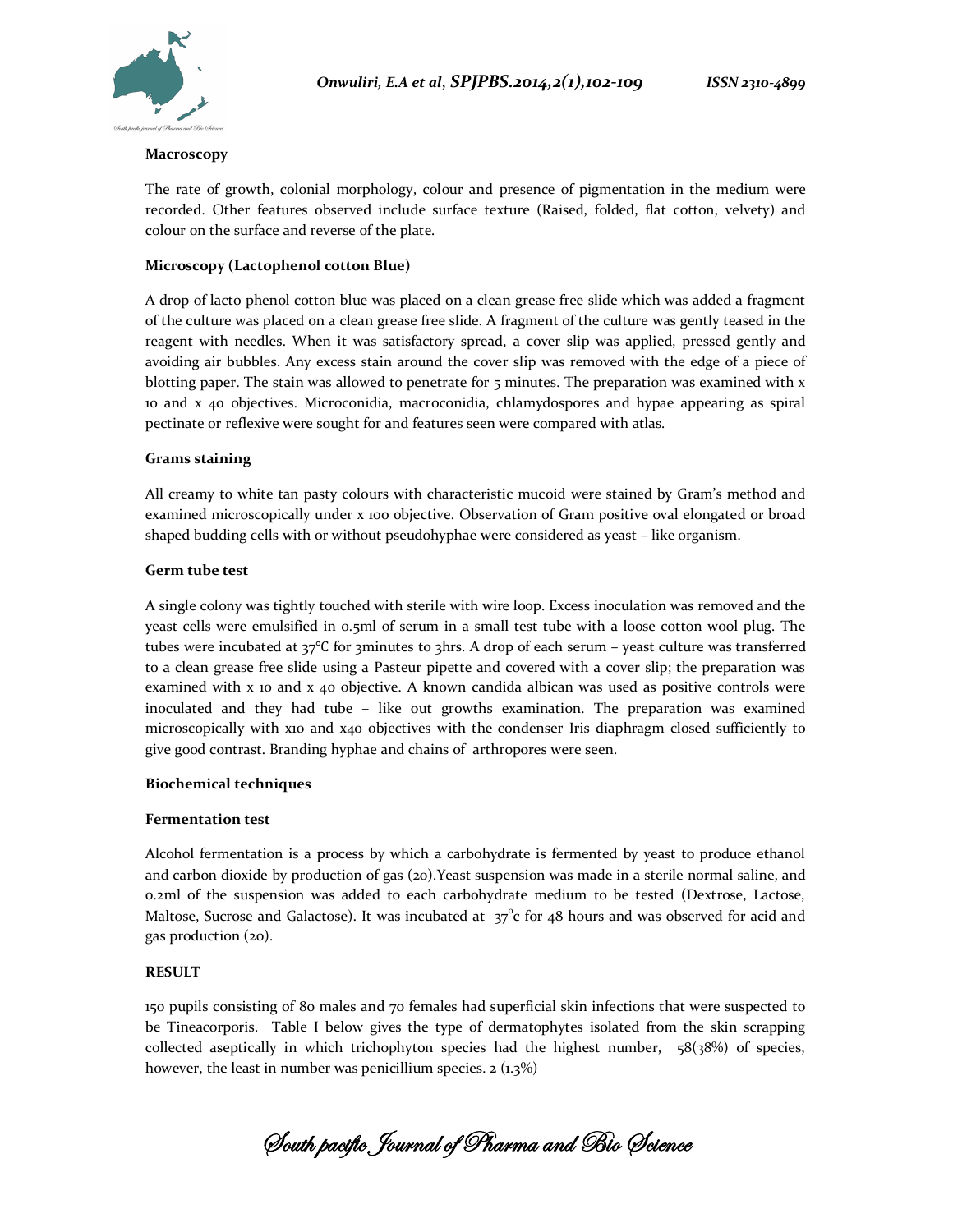Table 2 below show the age group and sex distribution of isolates, in which the male are more infected than female and the highest occurrence of infection decrease with increase in age where the least occurrence of infection is between the ages of 11-12.

Table 3 below gives the sex prevalence of each species isolated which has male to be the highest occurrence of the infection with T.violaceum 8 (5.2) having the highest occurrence and penicillium species  $2$  (1.5) been the least. The female however have a reduced occurrence with T.violaceum, Aspergillusfumigatus, Aspergillus Niger and microsporumferrugineumhaving the same frequency.

Table 4 give the frequency of dermatophytes isolated from Tineacorporis, Trichophyton species has the highest frequency with other dermatophytes has the lowest frequency.

| Species              | Number         | Percentage (%)   |  |
|----------------------|----------------|------------------|--|
|                      |                |                  |  |
| Trichophyton species | 57             | 38               |  |
| Aspergillus species  | 40             | 26.7             |  |
| Microsporum species  | 34             | 22.6             |  |
| <b>Mucorspp</b>      | 9              | 6                |  |
| Candida spp          | 8              | 5.2              |  |
| Penilliumspp         | $\overline{2}$ | $1.3\phantom{0}$ |  |
| <b>Overall Total</b> | 150            | 100              |  |

## **Table 1:THE TYPES OF DERMATOPHYTES ISOLATED**

## **Table 2 AGE GROUP AND SEX DISTIBUTION OF ISOLATES**

| Age group(years)        |    | Male No | (%) |                  | Female No $(\%)$ |  |
|-------------------------|----|---------|-----|------------------|------------------|--|
|                         |    |         |     |                  |                  |  |
|                         | 30 | (11.3)  |     | 24               | (16)             |  |
|                         | 16 | (16)    |     | 17 <sup>17</sup> | (n.3)            |  |
| $3-4$<br>$5-6$<br>$7-8$ | 15 | (6.7)   |     | $11\,$           | (7.3)            |  |
| $9 - 10$                | 10 | (4.7)   |     | 10               | (6.7)            |  |
| $1 - 12$                | 9  | (7.3)   |     | 7                | (4.6)            |  |
| <b>Total</b>            | 80 | (53.3)  |     | 70               | (46.7)           |  |

## **Table 3 SEX PREVALENCE OF EACH SPECIES ISOLATED**

| <b>TRICHOPHYTES</b> | <b>MALE</b> | $100\%$ | <b>FEMALE</b> | (%)   |
|---------------------|-------------|---------|---------------|-------|
| T.violaceum         | 10          | (6.7)   |               | (3.3) |
| T.verrucosum        | 8           | (5.3)   | ⇁             | (4.7) |
| T.rubrum            |             | (3.3)   |               | (3.3) |
| T.tonsurans         |             | (3.3)   | 2             | (1.3) |

**South pacific Journal of Pharma and Bio Science**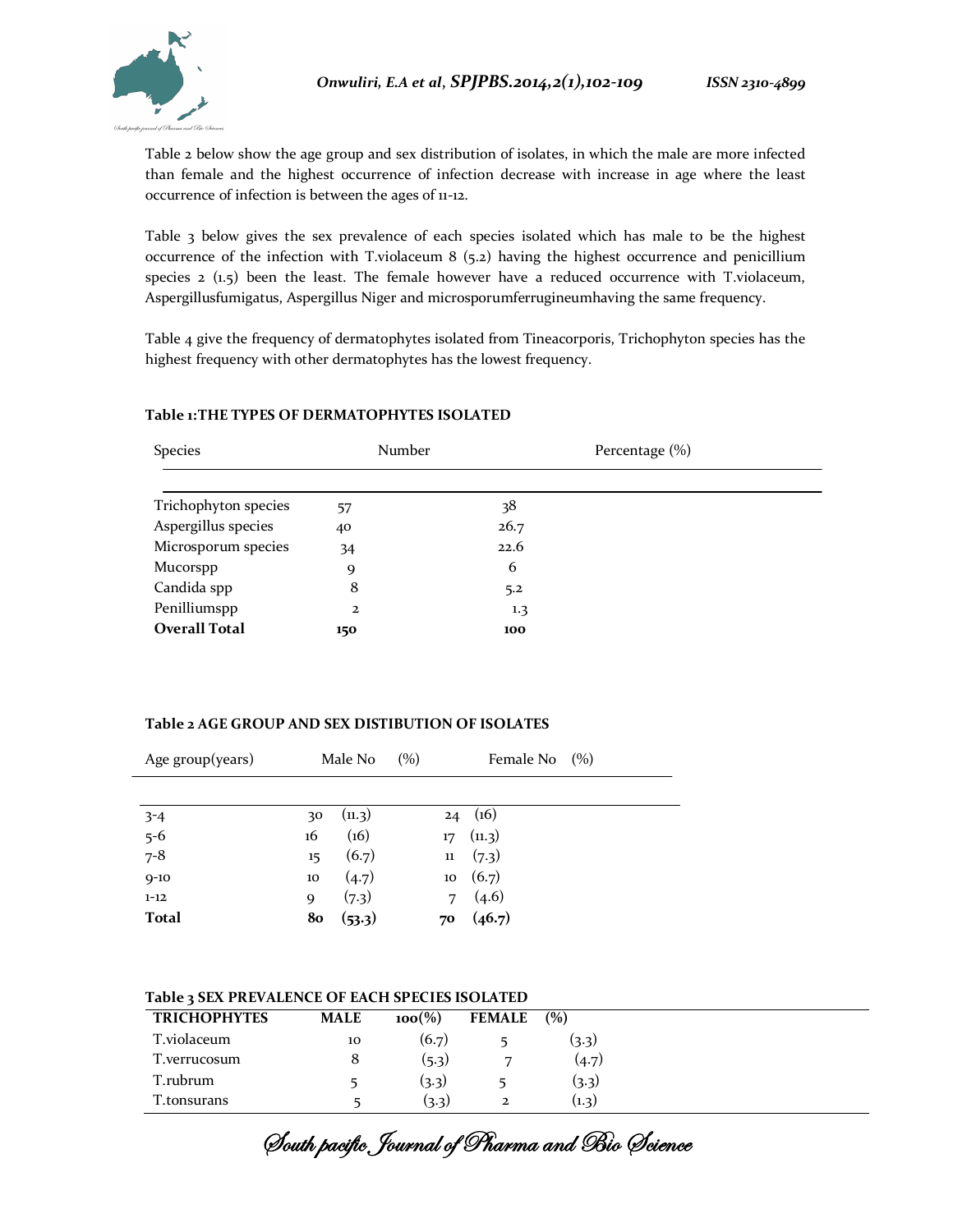



| T.mentagrophyte            | 3                     | $\left( 2\right)$ | $\mathbf{z}$   | (1.3)  |  |
|----------------------------|-----------------------|-------------------|----------------|--------|--|
| T. schoenleinii            | 3                     | $\left( 2\right)$ | $\mathbf{2}$   | (1.3)  |  |
| <b>ASPERGILLUS SPECIES</b> |                       |                   |                |        |  |
| A.Flavus                   | 12                    | (8)               | 8              | (5.3)  |  |
| A.niger                    | 8                     | (5.3)             | 7              | (4.7)  |  |
| A.fumigatus                | 5                     | (2)               | $\overline{a}$ | (1.3)  |  |
| <b>MICROSPORUM SPECIES</b> |                       |                   |                |        |  |
| M.ferrugineum5             | (3.3)                 | 10                | (6.7)          |        |  |
| M.audouinii                | 3                     | $\left( 2\right)$ | 6              | (4)    |  |
| M.gypeseum                 | $\overline{a}$        | (1.3)             | $\overline{4}$ | (2.7)  |  |
| M.canis                    | $\mathbf{2}$          | (1.3)             | $\mathbf{2}$   | (1.3)  |  |
| <b>OTHER DERMATOPHYTES</b> |                       |                   |                |        |  |
| Candida species            | 6                     | (4)               | $\mathbf{z}$   | (1.3)  |  |
| Mucos species              | $\overline{4}$        | (2.7)             | 5              | (3.3)  |  |
| Penicilliumi               | (o.7)<br>$\mathbf{1}$ | (o.7)             |                |        |  |
| <b>OVER ALL TOTAL</b>      | 80                    | (53.3)            | 70             | (46.6) |  |

## **Table 4 FREQUENT OF DERMATOPHYTES ISOLATES FROM TINEA CORPORIS**

| <b>SPECIES</b>              | <b>Number</b> | Percentage(%) |  |
|-----------------------------|---------------|---------------|--|
| <b>TRICHOPHYTON SPECIES</b> |               |               |  |
| T.Mentagrophytes5           | (3.3)         |               |  |
| T.rubrum10                  | (6.7)         |               |  |
| T.verrucosum15              | (10.0)        |               |  |
| T.schoenleinii5             | (3.3)         |               |  |
| T.tonsurans7                | (4.7)         |               |  |
| T.violaceum15               | (10.0)        |               |  |
| <b>Total</b>                | 57            | (38)          |  |
| <b>ASPERGILLUS</b>          |               |               |  |
| A.flavus20                  | (13.3)        |               |  |
| A.niqer15                   | (10.0)        |               |  |
| A.fumigatus5                | (4.0)         |               |  |
| <b>Total</b>                | 40            | (26.7)        |  |
| <b>MICROSPORUM SEPCIES</b>  |               |               |  |
| M.ferrugineum9              | (6)           |               |  |
| M.audouinii5                | (3.2)         |               |  |
| M.canis2                    | (1.3)         |               |  |
| M.gypseum3                  | (2.0)         |               |  |
| <b>Total</b>                | 24            | (22.6)        |  |
| <b>OTHER DERMATOPHYTES</b>  |               |               |  |
| Mucorspp 9                  | (6)           |               |  |
| Candida albicans 5          | (3.2)         |               |  |
| Penicillumspp 2             | (1.3)         |               |  |
| Candida spp3                | (2.0)         |               |  |
| Total                       | 19            | (12.5)        |  |
| <b>OVERALL TOTAL</b>        | 150           | (100)         |  |

**South pacific Journal of Pharma and Bio Science**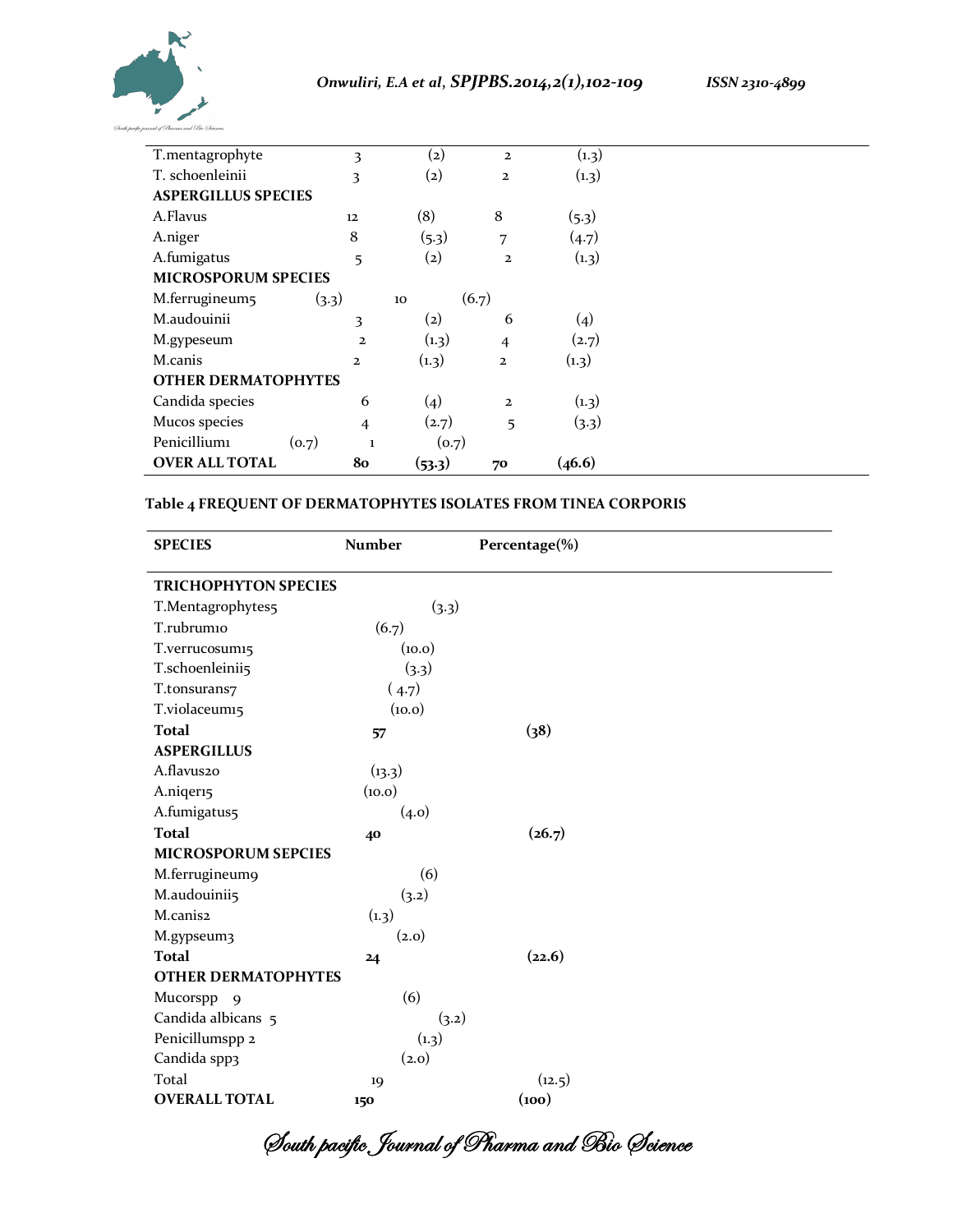

The reported prevalence rate of Dermatomycosesin this study is higher than rates previously reported;these variations may be attributed to social, socio- economic and geographical variationswhich must have played a role in the spread of infection within our location of study. Out of the one hundred and fifty(150) samples studied, Tricophyton species were isolated in  $57 \text{ (38%)}$  of the volunteerswhileMicrosporum species recorded  $34$  (22.6%). This in agreement with the work done in Northern Ebonyi State of Nigeria where the existence of ringworm (Tineacapitis and Tineacorporis) among the population studied were at riskfrom infected pupils(21). It was however observed during our sample collection thatmost pupils with clinical signs were dirty, which alsoindicates an evidence of poor hygiene which might facilitate the growth of various forms of dermatophytes on the skin,Almeida(15).

Pupils of the same parent were observed to have the highest frequency, according to the pupils, most of them shares common facilities like clothes, towels, bed space, bathroom, combs.Furthermore, previous infection number of siblings greater than  $4$  and sharing of towels at home being significantly associated with skin disorders among the school children shows the importance of personal hygiene, and adequate care in the acquisition and development of skin disorders. This has been reported by several community based studies by Williams et al., (22).Interventions such as health education during the teacher's interactive forum with parents would to a greater extent enhance good personal hygiene amongst children.

Our study demonstrated, also, that the disease was prevalent among males only. This result is an agreement with other studies conducted in Nigeria.In this study, males were more often infected which is in agreement with the work carried out by Macura  $(23)$ . This could be attributed to the fact that males are frequently exposed to dirts; mutual rough handling in outdoor games and coming in contact with live stocks animals expose them to extraneous source of infection. On the other hand, female are more restricted to exposure.

In this study the disease was restricted to those  $3-9$  years of age; this finding is in agreement with many studies which reported that the majority of cases occur in younger children less than 10 years of age Figueroa etal  $(24)$ . This has been mainly attributed to the sensitivity of dermatophytes to certain sebaceous gland secretions that first appear at puberty.

This study revealed that the disease was strictly present among children in rural areas, living in overcrowding conditions and among parents of low educational status. This calls for a well enlightenment program particularly among the rural populace.

#### **CONCLUSION**

Poor hygiene was one of the observed factors contributing to the high prevalent rate recorded, it therefore becomes very important that parents, and school authorities educate and supervise that pupils observe personal hygiene before and after school. Parents are also encouragedto report inflammation of skin any child early enough for quick medical intervention.

#### **REFERNCES**

- 1. Dagnew MB, Erwin G (1991). Epidemiology of common transmissible skin diseases among primary school children in North-West Ethiopia.Trop. Geogr. Med. 43: 152-155.
- 2. Oyedeji OA, Okeniyi JAO, Ogunlesi TA, Onayemi O, Oyedeji GA, Oyelami OA (2006).Parental factors influencing the prevalence of skin infections and infestations among Nigerian primary school pupils. ISSN: 1531-3018 Internet J. Dermatol. 3: 2.

**South pacific Journal of Pharma and Bio Science**